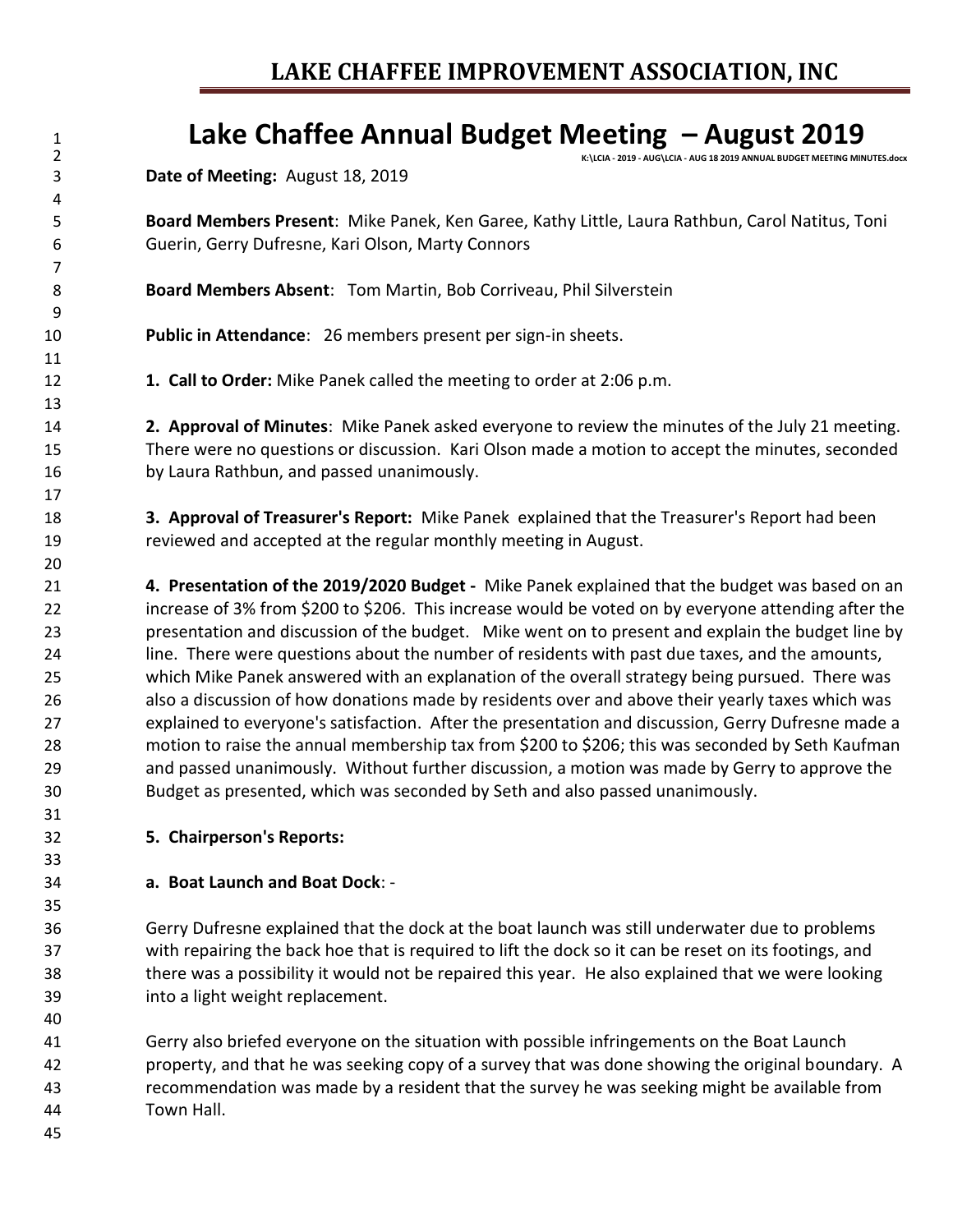## **LAKE CHAFFEE IMPROVEMENT ASSOCIATION, INC**

Gerry also informed the group that he had mowed the dam.

 **b. Constable**: Gerry said that generally things have been quiet. There have been problems with ATVs being used on LCIA and town roads. He told the meeting that he has spoken with Connecticut State Police regarding this matter, and was told that if violators are identified, State Police will take action to apprehend them.

 **c. Beaches – Main & Mothers**: Mike Panek delivered the following report on behalf of Jean Panek – Beach Chairperson - regarding the beaches: At Main beach, the buoys were expanded to make the swimming area larger.

 **d. Dam**: Kari Olson, Dam Chairperson, had nothing new to report. The piece of dock or float that was submerged next to the spillway , had been removed by several residents. Gerry mentioned that he has several rocks that might be used on the lakeside face of the dam to stabilize it.

 **e. Environmental Chairperson**: Ralph Sherman reported that the July water test came back OK. This year there is a bumper crop of weeds, and that all lakes in the region are experiencing this. He informed the audience that UCONN will be conducting a two semester student project to identify the sources of nutrients entering the lake. Ralph Graziola told the audience that he still had the lake bottom rototiller, and he offered to use it to rototill the weeds. This was followed by an extensive discussion of various contributing factors and solutions, including testimonials regarding whether or not lowering the lake, and the timing thereof, made an impact. Possible use of carp to eat weeds was discussed, as well as the role of septic systems around the lake. Several residents were in favor of using noise makers to scare away the geese, but members of the Board of Directors asked that anyone considering implementing a solution to please check with the Board before proceeding.

 **f. Roads: -** Mike Panek told the audience that improvements were being planned for Circle Drive, partly funded by payment from a bank involved in the renovation and sale of 41 Circle Drive, and partly paid for by the LCIA; and that hopefully these will be implemented soon.

 **g. Fund Raising:** - Audience members were told that the Poker Run netted \$195 for the Association. Another fundraiser was planned for Saturday October  $5<sup>th</sup>$  from 4:00 p.m. to 8:00 p.m. This would be similar to past events, including food and a raffle. A theme has yet to be decided.

 **h. Tax Collection:** This topic had already been addressed during the discussion of the Budget (see previous notes.)

 **i. Hall:** Kathy Little told the audience that there had been two rentals so far, and another was booked for November. She praised the excellent work done to improve the bathrooms. And she mentioned that for anyone interested, she had lake-oriented custom T-shirts, sweatshirts and koozies available for sale.

 **j. Website:** Mike Panek praised the great job done by Jacqueline on the website, and told the group that she would be continuing to work on the website.